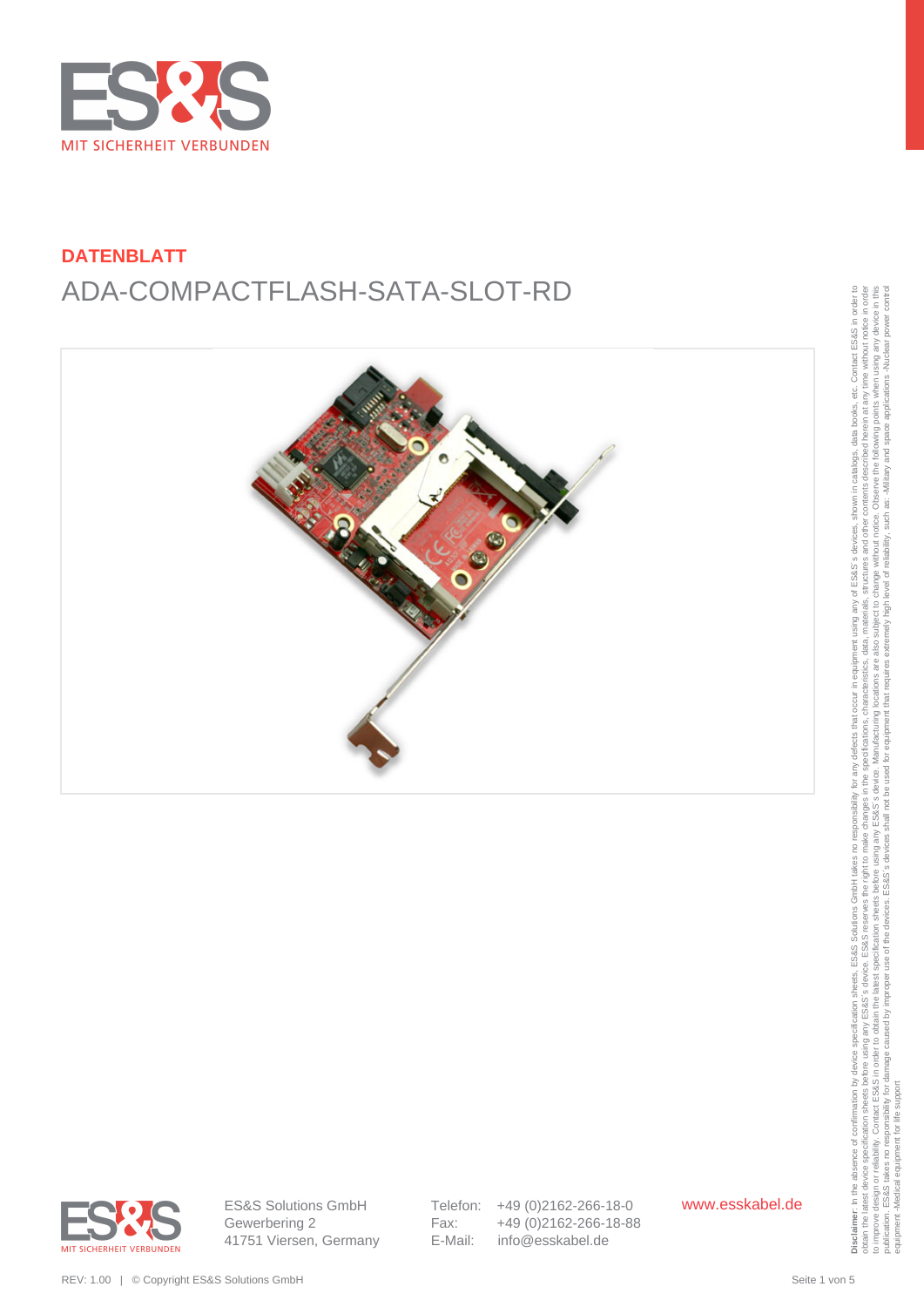

#### **BESCHREIBUNG**

CompactFlash to SATA adapter

Bootable & Hot-Plug CompactFlash on Serial ATA port! This is a convenient interface that allows CompactFlash devices to be operated in any system with a SATA port. Doctable & Hac-Poug Compact<br>That is the Poug Compact Tharb with a SATA poet.<br>
TECHNICAL SPECIFICATIONS:<br>
TECHNICAL SPECIFICATIONS:<br>
• Compacts Specification in Section 10.1 4.4 4.4 considered points are the results of up

#### **TECHNICAL SPECIFICATIONS:**

- Compatible with Serial ATA 1.0a specifications, high transfer rate of up to 1.5 GBps
- Supports Spread Spectrum in receiver
- Suitable for any computer case, mini computer, embedded system, iPC and Rackmount case
- CF1 supports CompactFlash cards (type I+II) or an IBM Microdrive™
- CF card Primary Bootable Device depending on OS and application
- On board activity LED for CF access
- **Push button ejector included**
- Power supply by 4-pin floppy disk connector
- CF 3.3V/5V voltage selection
- **Independent from operating system, no drivers required**
- RoHS compliant
- dimension: 120.9 (I)  $x$  81.8 (w)  $x$  21.6 (h) (in mm)
- operating temperature: -20 °C to 85 °C
- weight: 68 g

### **HOW TO INSTALL:**

Step 1. Connect Y-type power cable to this Bridge board and PC Power Supply Step 2. Connect SATA port to SATA host.

#### **JUMPER SETTINGS:**



Telefon: +49 (0)2162-266-18-0 Fax: +49 (0)2162-266-18-88 E-Mail: info@esskabel.de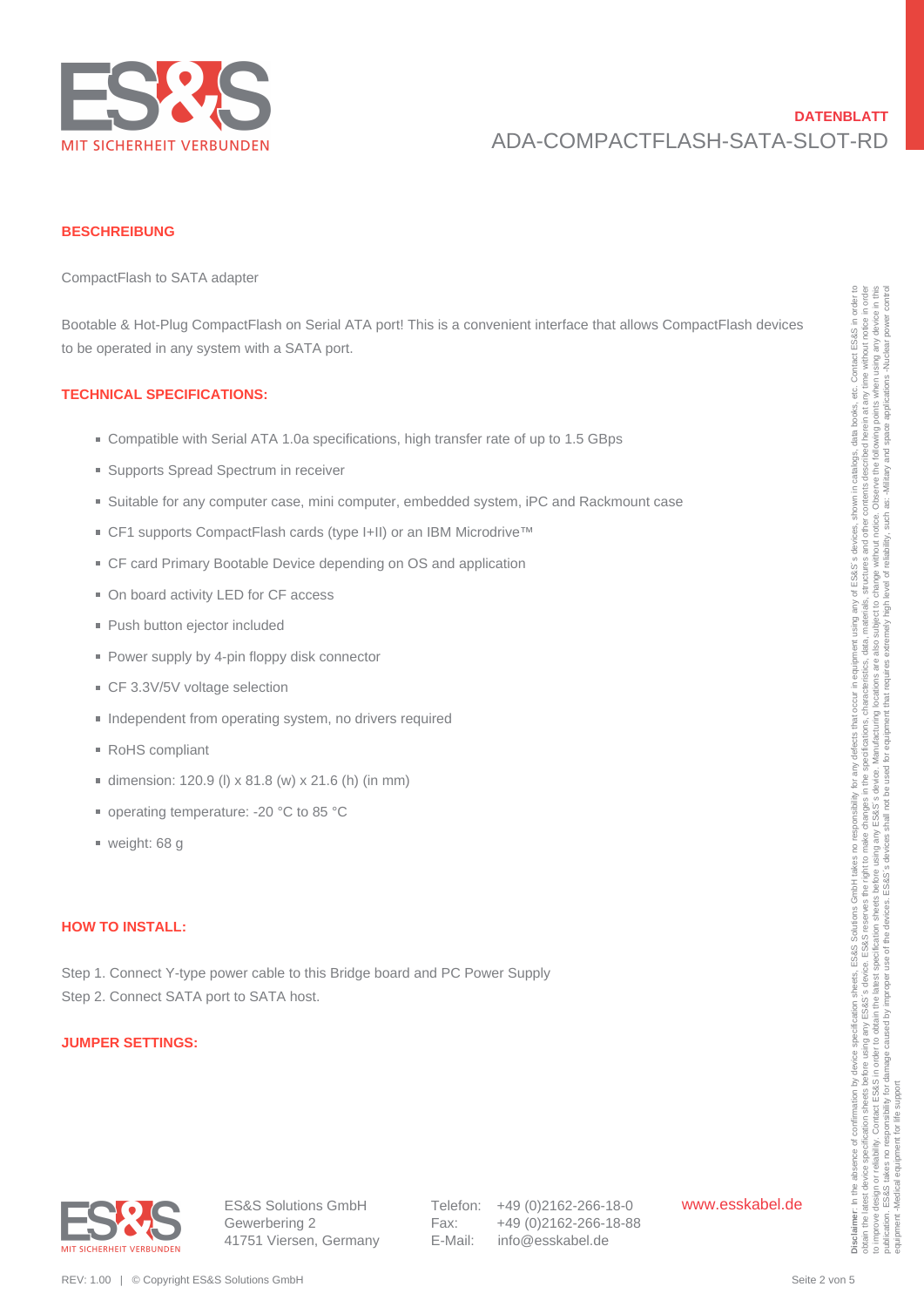

1. "JP2" jumper is for RESET signal connection between chipset & CF socket (Pin 41).

2. "JP1" jumper is for 3.3V or 5V power source selection for CF memory card

Pin 1 - Pin 2 close --> 3.3 V Power Pin 2 - Pin 3 close ---> 5 V Power

REV: 1.00 | © Copyright ES&S Solutions GmbH Seite 3 von 5 **Disclaimer**: In the absence of confirmation by device specification sheets, ES&S Solutions GmbH takes no responsibility for any defects that occur in equipment using any of ES&S´s devices, shown in catalogs, data books, etc. Contact ES&S in order to obtain the latest device specification sheets before using any ES&S's reserves the right to make changes in the specifications, characteristics, data, materials, structures and other contents described herein at any time w to improve design or reliability. Contact ESS&S in order to obtain the latest specification sheets before using any arge before using any arges before using any arges before the Sales is device. Manufacturing locations, th publication. ES&S takes no responsibility for damage caused by improper use of the devices. ES&S's devices shall not be used for equipment that requires extremely high level of reliability, such as: Alliliary and space app equipment -Medical equipment for life support



ES&S Solutions GmbH Gewerbering 2 41751 Viersen, Germany Telefon: +49 (0)2162-266-18-0 Fax: +49 (0)2162-266-18-88 E-Mail: info@esskabel.de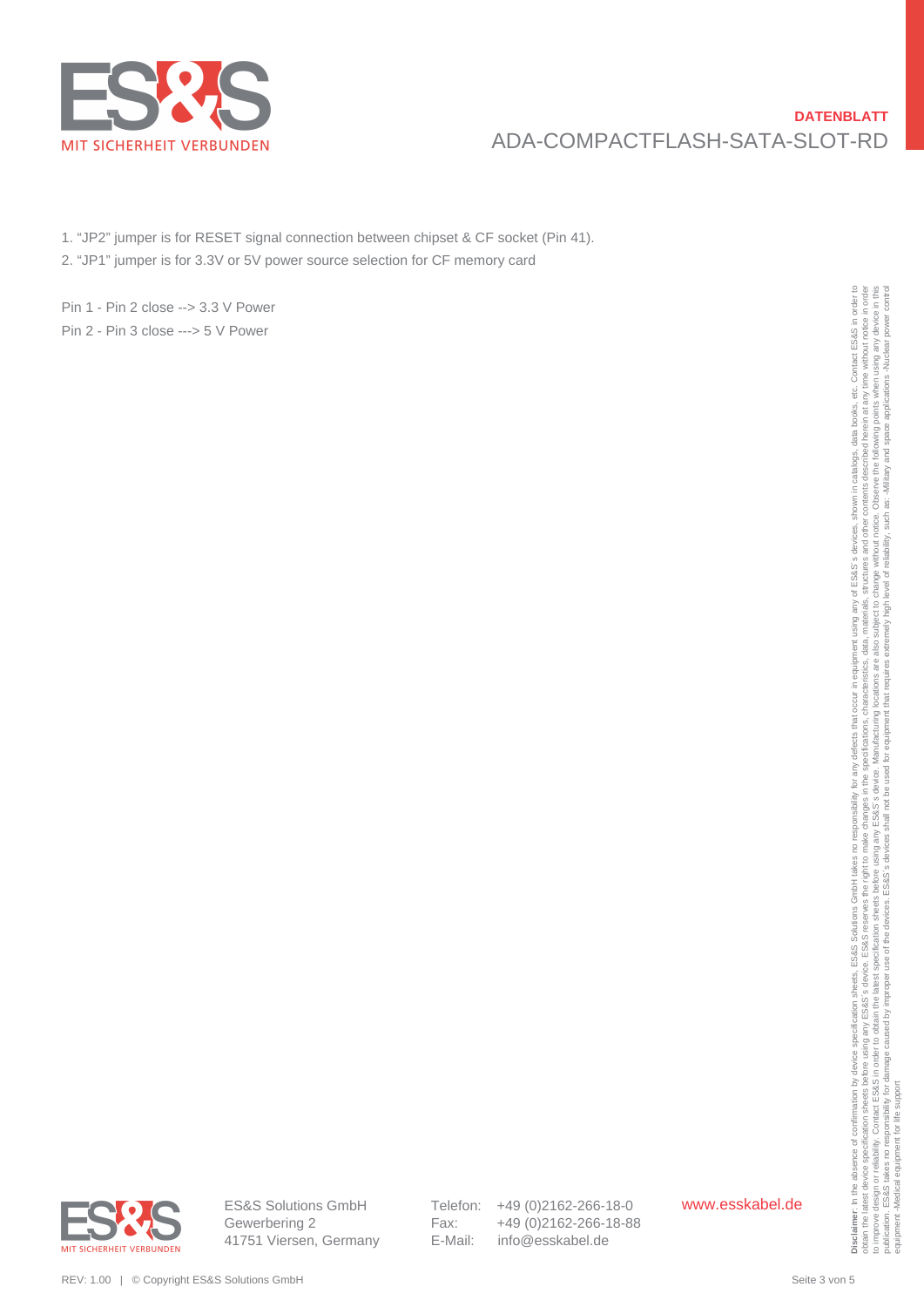

### **BILDER**



![](_page_3_Picture_4.jpeg)

ES&S Solutions GmbH Gewerbering 2 41751 Viersen, Germany Telefon: +49 (0)2162-266-18-0 Fax: +49 (0)2162-266-18-88<br>E-Mail: info@esskabel.de info@esskabel.de

www.esskabel.de

obtain the latest device specification sheets before using any ES&S's reserves the right to make changes in the specifications, characteristics, data, materials, structures and other contents described herein at any time w to improve design or reliability. Contact ESS&S in order to obtain the latest specification sheets before using any arge before using any arges before using any arges before the Sales is device. Manufacturing locations, th publication. ES&S takes no responsibility for damage caused by improper use of the devices. ES&S's devices shall not be used for equipment that requires extremely high level of reliability, such as: Alliliary and space app equipment -Medical equipment for life support